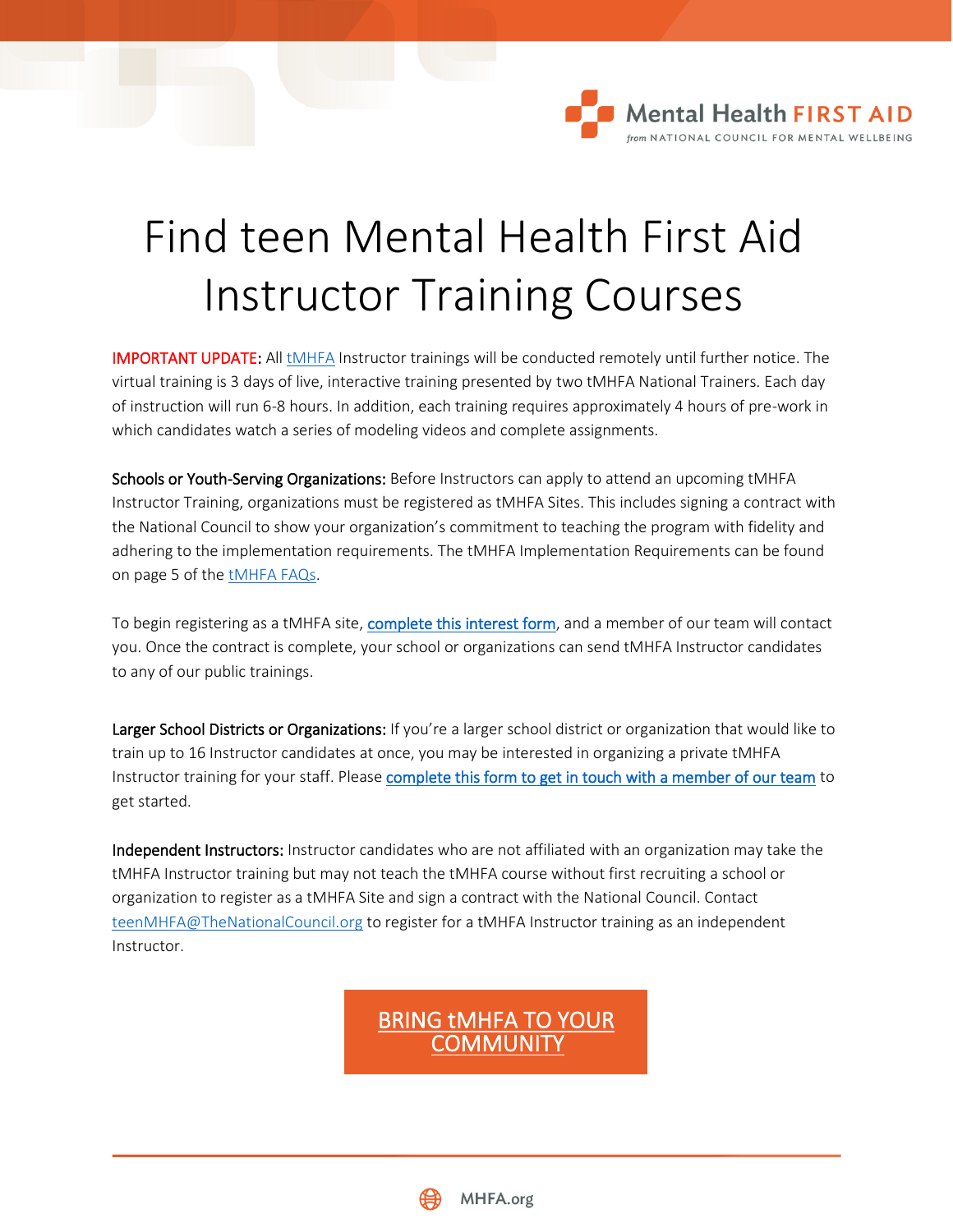

## NOW AVAILABLE: Blended tMHFA

tMHFA can be taught fully In Person or in a Blended format that combines self-paced and Instructor-led learning. All Instructors must take the standard 3-day tMHFA Instructor training, which certifies them to teach the in-person course. After taking the standard 3-day Instructor training course, Instructor candidates can register for an additional 1-day training to become certified in the Blended learning option.

## Upcoming tMHFA Instructor Trainings:

| <b>June 2022</b> |                   |                  |                            |  |  |
|------------------|-------------------|------------------|----------------------------|--|--|
| <b>Date</b>      | <b>Curriculum</b> | <b>Time Zone</b> | Location                   |  |  |
| June 6-8         | 3-day teen        | EТ               | Virtual - via MHFA Connect |  |  |
| June 16          | 1-day blended     | СT               | Virtual - via MHFA Connect |  |  |
| June 22-24       | 3-day teen        | СT               | Virtual - via MHFA Connect |  |  |

Note: All Instructor trainings are conducted virtually.

| <b>July 2022</b> |                   |                  |                            |  |  |  |
|------------------|-------------------|------------------|----------------------------|--|--|--|
| <b>Date</b>      | <b>Curriculum</b> | <b>Time Zone</b> | Location                   |  |  |  |
| July 6-8         | 3-day teen        | PT               | Virtual - via MHFA Connect |  |  |  |
| July 15          | 1-day blended     | ЕT               | Virtual - via MHFA Connect |  |  |  |
| July 19-21       | 3-day teen        | СT               | Virtual - via MHFA Connect |  |  |  |
| July 27-29       | 3-day teen        | ЕT               | Virtual - via MHFA Connect |  |  |  |

| August 2022 |                   |                  |                            |  |  |
|-------------|-------------------|------------------|----------------------------|--|--|
| <b>Date</b> | <b>Curriculum</b> | <b>Time Zone</b> | Location                   |  |  |
| August 2    | 1-day blended     | PT               | Virtual - via MHFA Connect |  |  |
| August 9-11 | 3-day teen        | ET               | Virtual - via MHFA Connect |  |  |